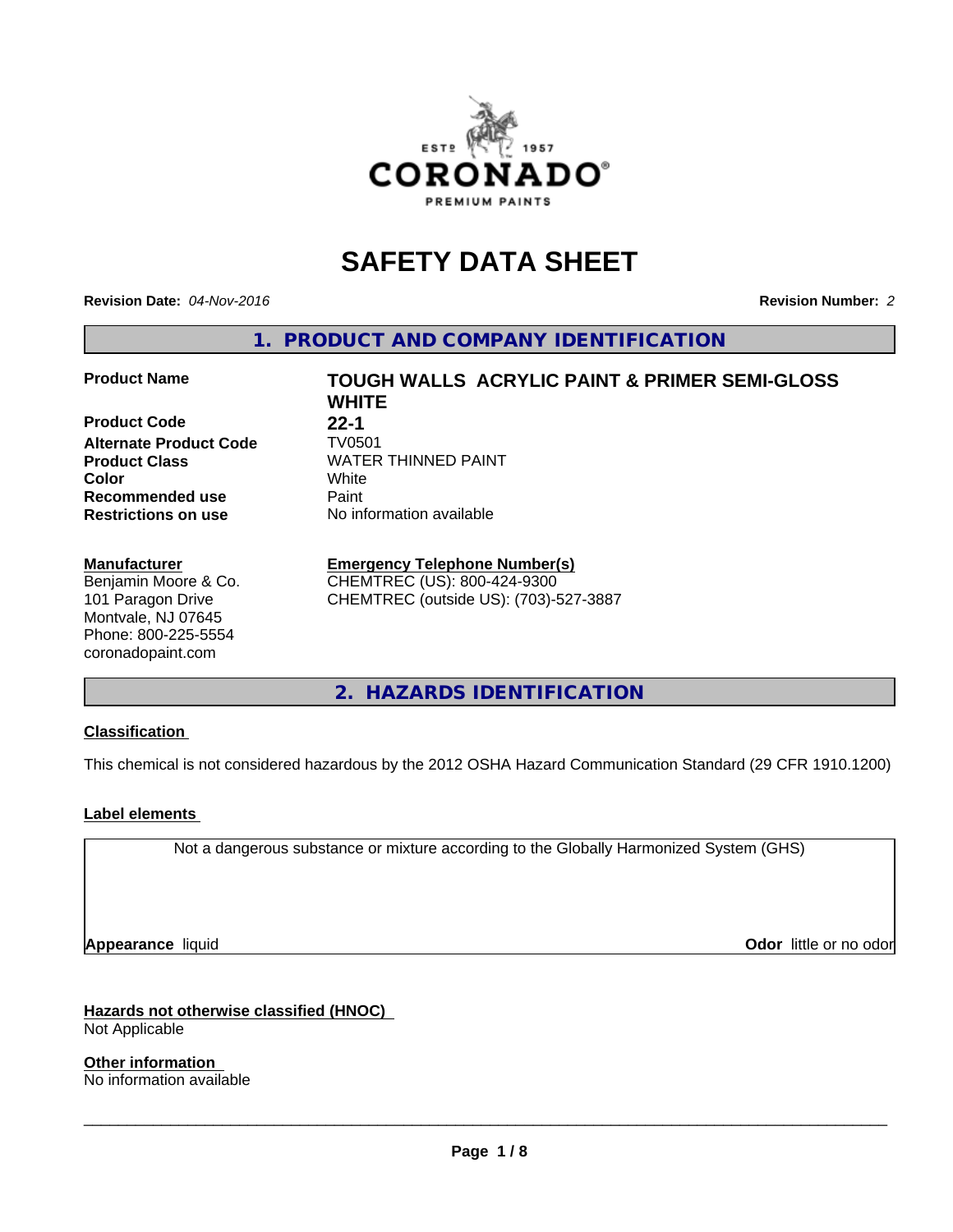# **3. COMPOSITION INFORMATION ON COMPONENTS**

\_\_\_\_\_\_\_\_\_\_\_\_\_\_\_\_\_\_\_\_\_\_\_\_\_\_\_\_\_\_\_\_\_\_\_\_\_\_\_\_\_\_\_\_\_\_\_\_\_\_\_\_\_\_\_\_\_\_\_\_\_\_\_\_\_\_\_\_\_\_\_\_\_\_\_\_\_\_\_\_\_\_\_\_\_\_\_\_\_\_\_\_\_

| <b>Chemical Name</b>            | <b>CAS-No</b> | Weight % (max) |
|---------------------------------|---------------|----------------|
| Titanium dioxide                | 13463-67-7    | 20             |
| Kaolin                          | 1332-58-7     |                |
| Sodium C14-C16 olefin sulfonate | 68439-57-6    | v.v            |

|                                                  | 4. FIRST AID MEASURES                                                                              |
|--------------------------------------------------|----------------------------------------------------------------------------------------------------|
| <b>General Advice</b>                            | No hazards which require special first aid measures.                                               |
| <b>Eye Contact</b>                               | Rinse thoroughly with plenty of water for at least 15 minutes and consult a<br>physician.          |
| <b>Skin Contact</b>                              | Wash off immediately with soap and plenty of water removing all contaminated<br>clothes and shoes. |
| <b>Inhalation</b>                                | Move to fresh air. If symptoms persist, call a physician.                                          |
| Ingestion                                        | Clean mouth with water and afterwards drink plenty of water. Consult a physician<br>if necessary.  |
| <b>Most Important</b><br><b>Symptoms/Effects</b> | None known.                                                                                        |
| <b>Notes To Physician</b>                        | Treat symptomatically.                                                                             |

**5. FIRE-FIGHTING MEASURES**

| <b>Suitable Extinguishing Media</b>                                                          | Use extinguishing measures that are appropriate to local<br>circumstances and the surrounding environment.                                   |
|----------------------------------------------------------------------------------------------|----------------------------------------------------------------------------------------------------------------------------------------------|
| <b>Protective Equipment And Precautions For</b><br><b>Firefighters</b>                       | As in any fire, wear self-contained breathing apparatus<br>pressure-demand, MSHA/NIOSH (approved or equivalent)<br>and full protective gear. |
| <b>Specific Hazards Arising From The Chemical</b>                                            | Closed containers may rupture if exposed to fire or<br>extreme heat.                                                                         |
| <b>Sensitivity To Mechanical Impact</b>                                                      | No                                                                                                                                           |
| <b>Sensitivity To Static Discharge</b>                                                       | No.                                                                                                                                          |
| <b>Flash Point Data</b><br>Flash Point (°F)<br>Flash Point (°C)<br><b>Flash Point Method</b> | Not applicable<br>Not applicable<br>Not applicable                                                                                           |
| <b>Flammability Limits In Air</b>                                                            |                                                                                                                                              |
| <b>Lower Explosion Limit</b><br><b>Upper Explosion Limit</b>                                 | Not applicable<br>Not applicable                                                                                                             |
| <b>NFPA</b><br>Health: 1<br><b>Flammability: 0</b>                                           | <b>Instability: 0</b><br><b>Special: Not Applicable</b>                                                                                      |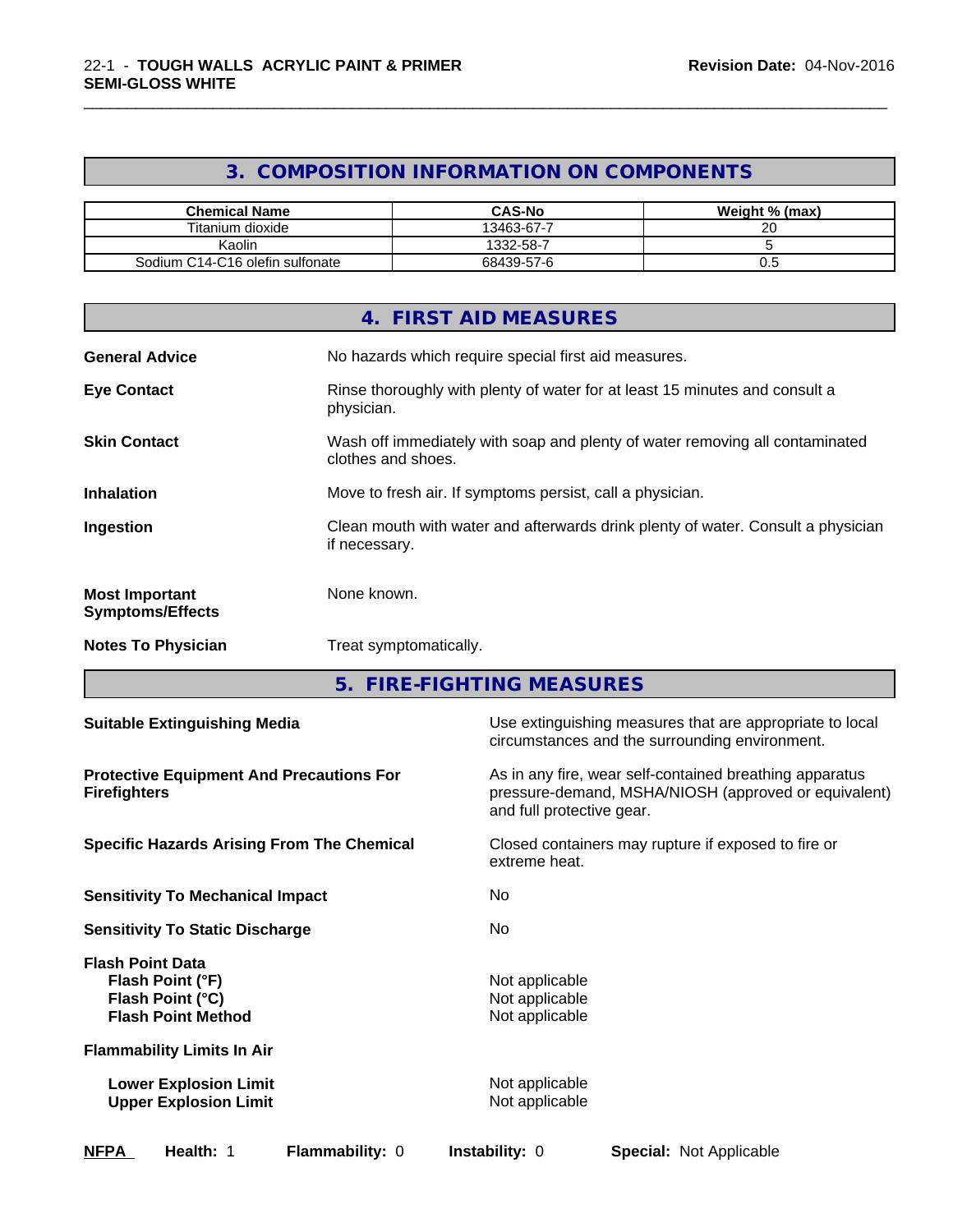#### **NFPA Legend**

- 0 Not Hazardous
- 1 Slightly
- 2 Moderate
- 3 High
- 4 Severe

*The ratings assigned are only suggested ratings, the contractor/employer has ultimate responsibilities for NFPA ratings where this system is used.*

\_\_\_\_\_\_\_\_\_\_\_\_\_\_\_\_\_\_\_\_\_\_\_\_\_\_\_\_\_\_\_\_\_\_\_\_\_\_\_\_\_\_\_\_\_\_\_\_\_\_\_\_\_\_\_\_\_\_\_\_\_\_\_\_\_\_\_\_\_\_\_\_\_\_\_\_\_\_\_\_\_\_\_\_\_\_\_\_\_\_\_\_\_

*Additional information regarding the NFPA rating system is available from the National Fire Protection Agency (NFPA) at www.nfpa.org.*

| <b>Incompatible Materials</b>    | No information available                                                                                                                                                         |
|----------------------------------|----------------------------------------------------------------------------------------------------------------------------------------------------------------------------------|
| <b>Storage</b>                   | Keep container tightly closed. Keep out of the reach of children.                                                                                                                |
| <b>Handling</b>                  | Avoid contact with skin, eyes and clothing. Avoid breathing vapors, spray mists or<br>sanding dust. In case of insufficient ventilation, wear suitable respiratory<br>equipment. |
|                                  | 7. HANDLING AND STORAGE                                                                                                                                                          |
| <b>Methods For Clean-Up</b>      | Soak up with inert absorbent material. Sweep up and shovel into suitable<br>containers for disposal.                                                                             |
| <b>Environmental Precautions</b> | See Section 12 for additional Ecological Information.                                                                                                                            |
| <b>Other Information</b>         | Prevent further leakage or spillage if safe to do so.                                                                                                                            |
| <b>Personal Precautions</b>      | Avoid contact with skin, eyes and clothing. Ensure adequate ventilation.                                                                                                         |
|                                  | 6. ACCIDENTAL RELEASE MEASURES                                                                                                                                                   |

# **8. EXPOSURE CONTROLS / PERSONAL PROTECTION**

#### **Exposure Limits**

| <b>Chemical Name</b> | <b>ACGIH</b>             | <b>OSHA</b>                |
|----------------------|--------------------------|----------------------------|
| Titanium dioxide     | 10 mg/m $3$ - TWA        | 15 mg/m $3$ - TWA          |
| Kaolin               | $2 \text{ mg/m}^3$ - TWA | 15 mg/m <sup>3</sup> - TWA |
|                      |                          | $5 \text{ mg/m}^3$ - TWA   |

### **Legend**

ACGIH - American Conference of Governmental Industrial Hygienists Exposure Limits OSHA - Occupational Safety & Health Administration Exposure Limits N/E - Not Established

| <b>Engineering Measures</b> | Ensure adequate ventilation, especially in confined areas. |  |
|-----------------------------|------------------------------------------------------------|--|
|-----------------------------|------------------------------------------------------------|--|

#### **Personal Protective Equipment**

| <b>Eye/Face Protection</b>    | Safety glasses with side-shields.                                                                                                   |
|-------------------------------|-------------------------------------------------------------------------------------------------------------------------------------|
| <b>Skin Protection</b>        | Protective gloves and impervious clothing.                                                                                          |
| <b>Respiratory Protection</b> | In case of insufficient ventilation wear suitable respiratory equipment.                                                            |
| <b>Hygiene Measures</b>       | Avoid contact with skin, eyes and clothing. Remove and wash contaminated<br>clothing before re-use. Wash thoroughly after handling. |

# **9. PHYSICAL AND CHEMICAL PROPERTIES**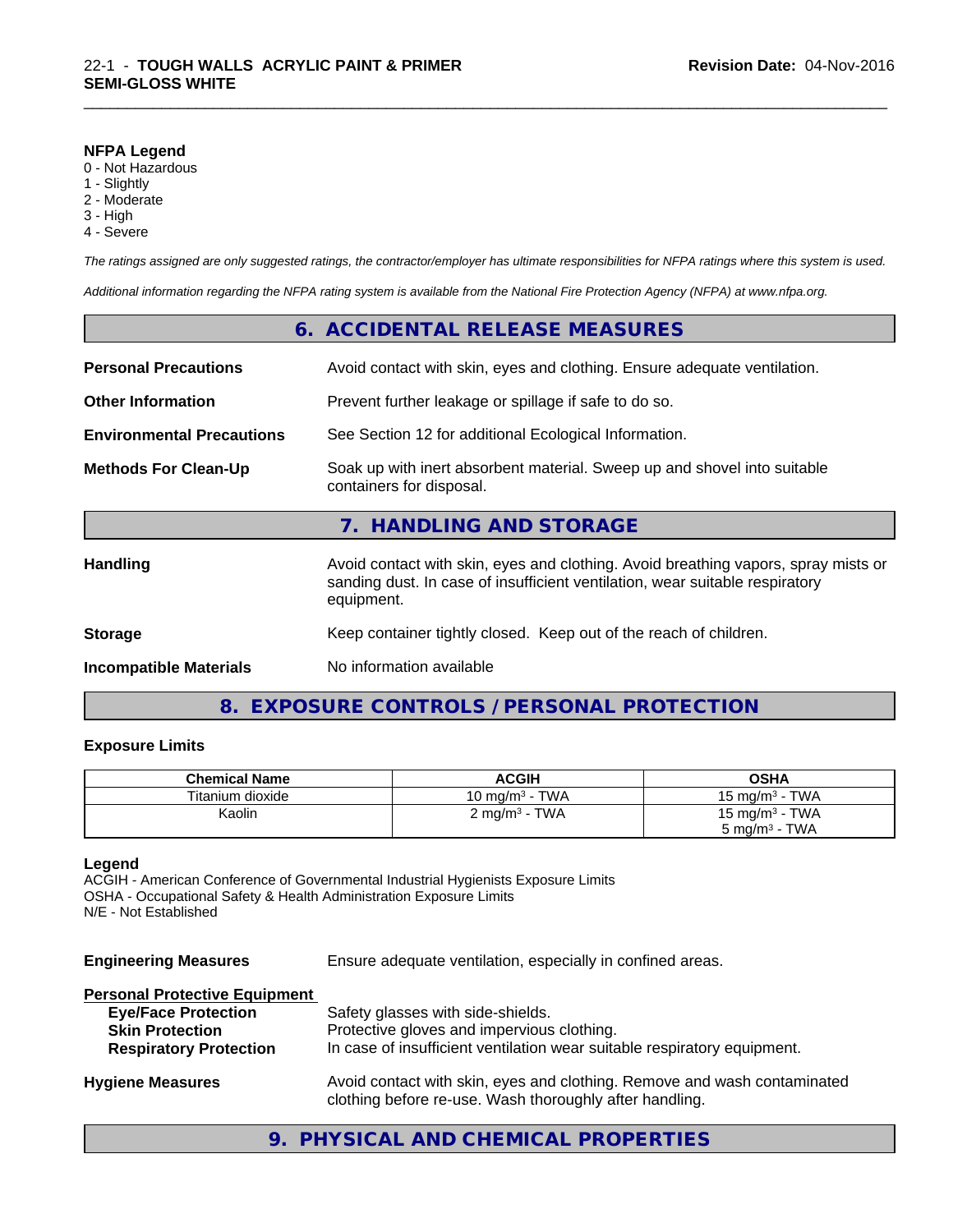**Appearance** liquid **Odor** little or no odor **Odor Threshold No information available No information available Density (Ibs/gal)** 10.25 - 10.35 **Specific Gravity** 1.22 - 1.24 **pH** No information available **Viscosity (cps)** No information available in the Viscosity (cps) **Solubility Note 2008 Note 2008 Note 2008 Note 2008 Note 2008 Note 2008 Note 2008 Note 2008 Note 2008 Note 2008 Note 2008 Note 2008 Note 2008 Note 2008 Note 2008 Note 2008 Note 2008 Note Water Solubility Water Solubility Water Solubility No information available Evaporation Rate No information available No information available Vapor Pressure** No information available **Vapor Density Vapor Density No information available Wt. % Solids** 40 - 50 **Vol. % Solids** 25 - 35 **Wt. % Volatiles** 50 - 60 **Vol. % Volatiles** 65 - 75 **VOC Regulatory Limit (g/L)** < 100 **Boiling Point (°F)** 212 **Boiling Point (°C)** 100 **Freezing Point (°F)** 32 **Freezing Point (°C)** 0 **Flash Point (°F)** Not applicable **Flash Point (°C)** Not applicable **Flash Point Method** Not applicable **Flammability (solid, gas)** Not applicable **Upper Explosion Limit**<br> **Lower Explosion Limit**<br> **Lower Explosion Limit Lower Explosion Limit**<br> **Autoignition Temperature (°F)**<br> **Autoignition Temperature (°F)**<br> **Autoignition Temperature (°F)** Autoignition Temperature (°F)<br> **Autoignition Temperature (°C)**<br>
No information available **Autoignition Temperature (°C) Decomposition Temperature (°F)** No information available **Decomposition Temperature (°C)** No information available **Partition Coefficient (n-octanol/water)** No information available

\_\_\_\_\_\_\_\_\_\_\_\_\_\_\_\_\_\_\_\_\_\_\_\_\_\_\_\_\_\_\_\_\_\_\_\_\_\_\_\_\_\_\_\_\_\_\_\_\_\_\_\_\_\_\_\_\_\_\_\_\_\_\_\_\_\_\_\_\_\_\_\_\_\_\_\_\_\_\_\_\_\_\_\_\_\_\_\_\_\_\_\_\_

**10. STABILITY AND REACTIVITY**

| <b>Reactivity</b>                         | Not Applicable                           |
|-------------------------------------------|------------------------------------------|
| <b>Chemical Stability</b>                 | Stable under normal conditions.          |
| <b>Conditions To Avoid</b>                | Prevent from freezing.                   |
| <b>Incompatible Materials</b>             | No materials to be especially mentioned. |
| <b>Hazardous Decomposition Products</b>   | None under normal use.                   |
| <b>Possibility Of Hazardous Reactions</b> | None under normal conditions of use.     |

# **11. TOXICOLOGICAL INFORMATION**

**Product Information**

#### **Information on likely routes of exposure**

**Principal Routes of Exposure** Eye contact, skin contact and inhalation.

**Acute Toxicity**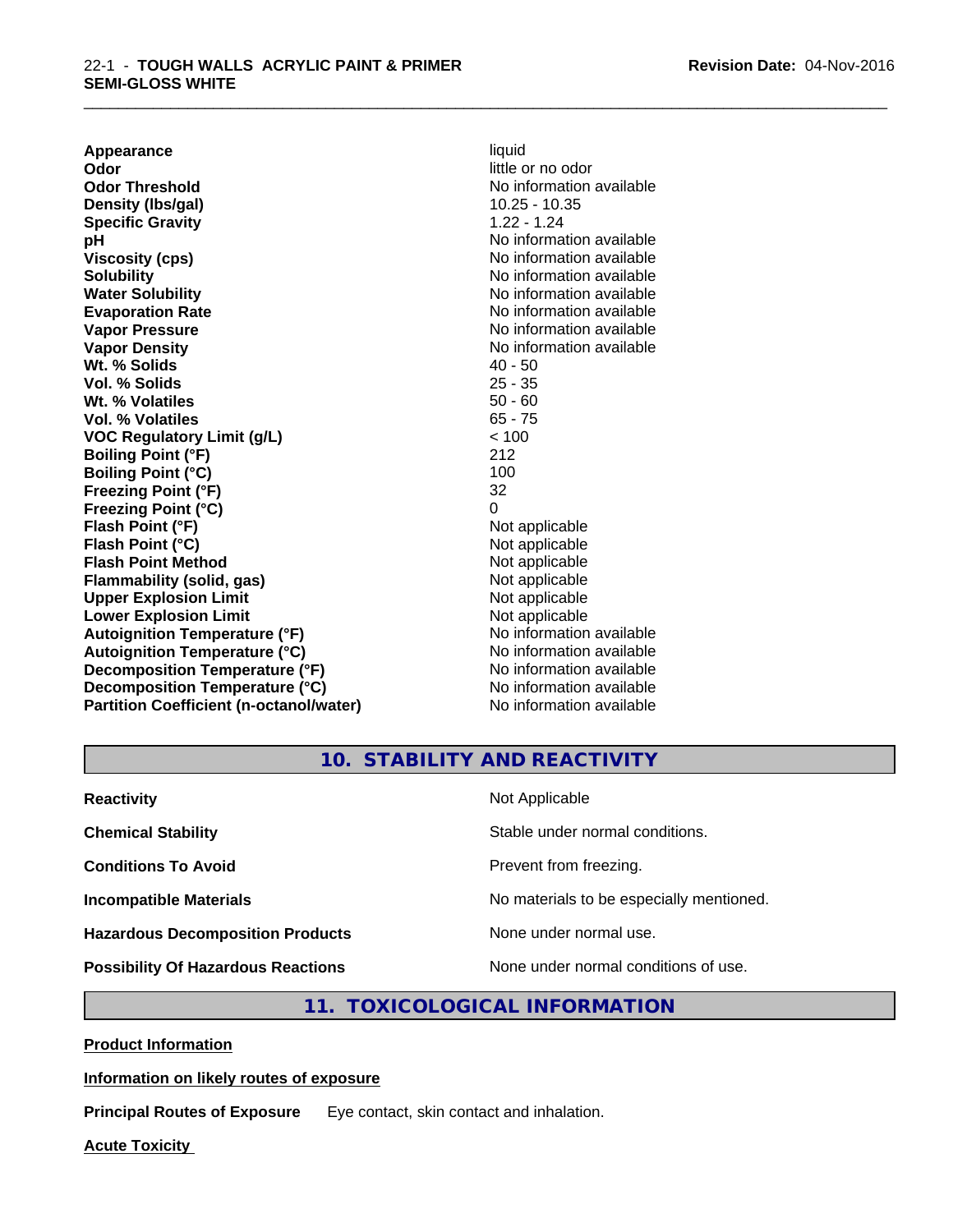| <b>Product Information</b>           | No information available                                                                                        |
|--------------------------------------|-----------------------------------------------------------------------------------------------------------------|
| Information on toxicological effects |                                                                                                                 |
| <b>Symptoms</b>                      | No information available                                                                                        |
|                                      | Delayed and immediate effects as well as chronic effects from short and long-term exposure                      |
| Eye contact                          | May cause slight irritation.                                                                                    |
| <b>Skin contact</b>                  | Substance may cause slight skin irritation. Prolonged or repeated contact may dry<br>skin and cause irritation. |
| <b>Inhalation</b>                    | May cause irritation of respiratory tract.                                                                      |
| Ingestion                            | Ingestion may cause gastrointestinal irritation, nausea, vomiting and diarrhea.                                 |
| Sensitization:                       | No information available                                                                                        |
| <b>Neurological Effects</b>          | No information available.                                                                                       |
| <b>Mutagenic Effects</b>             | No information available.                                                                                       |
| <b>Reproductive Effects</b>          | No information available.                                                                                       |
| <b>Developmental Effects</b>         | No information available.                                                                                       |
| <b>Target Organ Effects</b>          | No information available.                                                                                       |
| <b>STOT - single exposure</b>        | No information available.                                                                                       |
| <b>STOT - repeated exposure</b>      | No information available.                                                                                       |
| Other adverse effects                | No information available.                                                                                       |
| <b>Aspiration Hazard</b>             | No information available                                                                                        |

\_\_\_\_\_\_\_\_\_\_\_\_\_\_\_\_\_\_\_\_\_\_\_\_\_\_\_\_\_\_\_\_\_\_\_\_\_\_\_\_\_\_\_\_\_\_\_\_\_\_\_\_\_\_\_\_\_\_\_\_\_\_\_\_\_\_\_\_\_\_\_\_\_\_\_\_\_\_\_\_\_\_\_\_\_\_\_\_\_\_\_\_\_

#### **Numerical measures of toxicity**

**The following values are calculated based on chapter 3.1 of the GHS document**

| <b>ATEmix (oral)</b>   | 53451 mg/kg   |
|------------------------|---------------|
| <b>ATEmix (dermal)</b> | 1531100 mg/kg |

#### **Component**

Titanium dioxide LD50 Oral: > 10000 mg/kg (Rat) Kaolin LD50 Oral: > 5000 mg/kg (Rat)

#### **Carcinogenicity**

*The information below indicateswhether each agency has listed any ingredient as a carcinogen:.*

| <b>Chemical Name</b>    | <b>IARC</b>          | <b>NTP</b> | <b>OSHA Carcinogen</b> |
|-------------------------|----------------------|------------|------------------------|
|                         | 2B<br>Possible Human |            | Listed                 |
| .<br>dioxide<br>itanium | Carcinogen           |            |                        |

• Although IARC has classified titanium dioxide as possibly carcinogenic to humans (2B), their summary concludes: "No significant exposure to titanium dioxide is thought to occur during the use of products in which titanium dioxide is bound to other materials, such as paint."

#### **Legend**

IARC - International Agency for Research on Cancer NTP - National Toxicity Program OSHA - Occupational Safety & Health Administration

**12. ECOLOGICAL INFORMATION**

# **Ecotoxicity Effects**

The environmental impact of this product has not been fully investigated.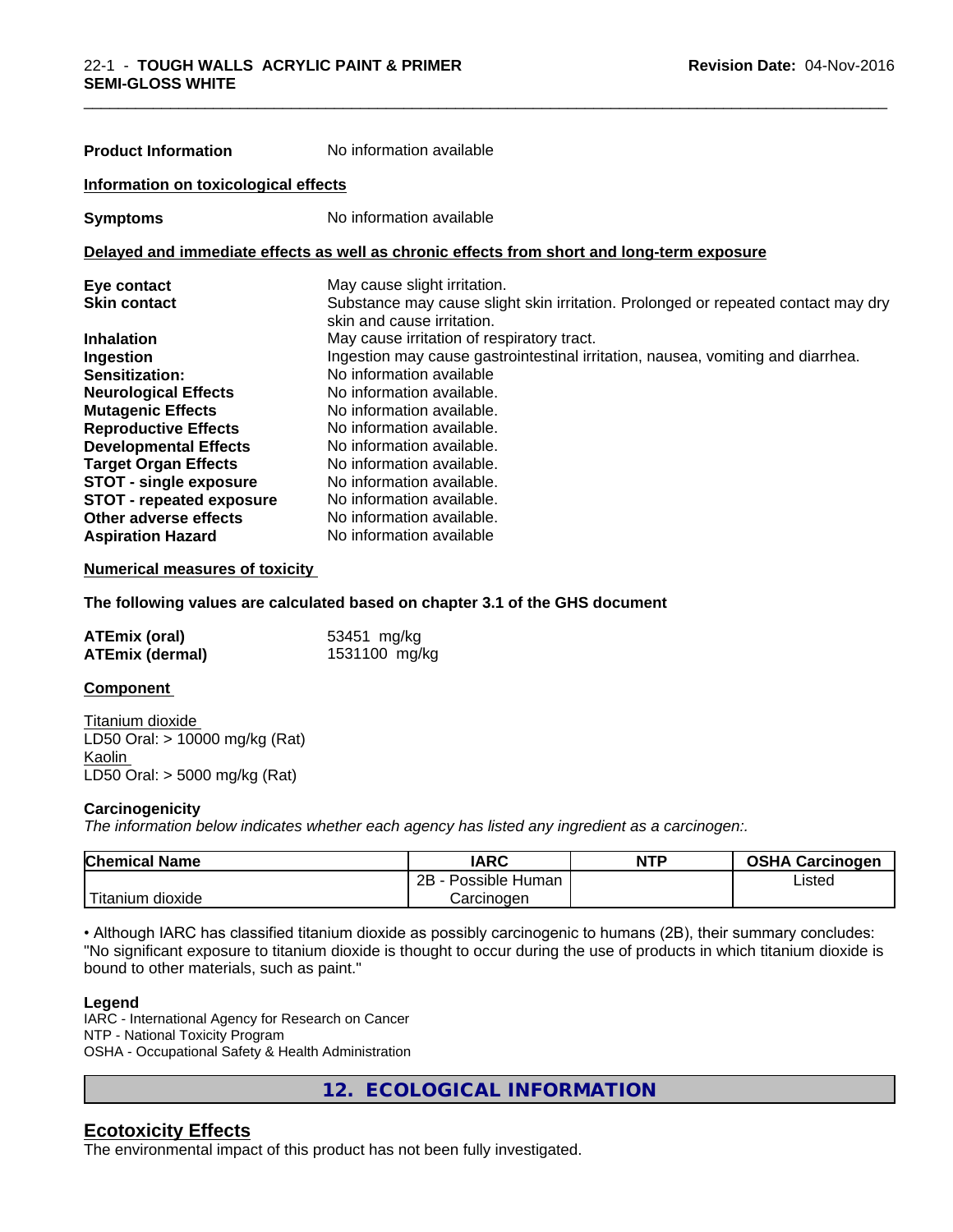\_\_\_\_\_\_\_\_\_\_\_\_\_\_\_\_\_\_\_\_\_\_\_\_\_\_\_\_\_\_\_\_\_\_\_\_\_\_\_\_\_\_\_\_\_\_\_\_\_\_\_\_\_\_\_\_\_\_\_\_\_\_\_\_\_\_\_\_\_\_\_\_\_\_\_\_\_\_\_\_\_\_\_\_\_\_\_\_\_\_\_\_\_

#### **Product Information**

#### **Acute Toxicity to Fish**

No information available

**Acute Toxicity to Aquatic Invertebrates**

No information available

**Acute Toxicity to Aquatic Plants**

No information available

#### **Persistence / Degradability**

No information available.

#### **Bioaccumulation / Accumulation**

No information available.

#### **Mobility in Environmental Media**

No information available.

#### **Ozone**

No information available

# **Component**

#### **Acute Toxicity to Fish**

Titanium dioxide  $\overline{\text{LC50:}}$  > 1000 mg/L (Fathead Minnow - 96 hr.)

#### **Acute Toxicity to Aquatic Invertebrates**

No information available

#### **Acute Toxicity to Aquatic Plants**

No information available

|                              | 13. DISPOSAL CONSIDERATIONS                                                                                                                                                                                               |
|------------------------------|---------------------------------------------------------------------------------------------------------------------------------------------------------------------------------------------------------------------------|
| <b>Waste Disposal Method</b> | Dispose of in accordance with federal, state, and local regulations. Local<br>requirements may vary, consult your sanitation department or state-designated<br>environmental protection agency for more disposal options. |
|                              | 14. TRANSPORT INFORMATION                                                                                                                                                                                                 |
| <b>DOT</b>                   | Not regulated                                                                                                                                                                                                             |
| <b>ICAO/IATA</b>             | Not regulated                                                                                                                                                                                                             |
| <b>IMDG/IMO</b>              | Not regulated                                                                                                                                                                                                             |
|                              | 15. REGULATORY INFORMATION                                                                                                                                                                                                |

# **International Inventories**

**TSCA: United States** Yes - All components are listed or exempt.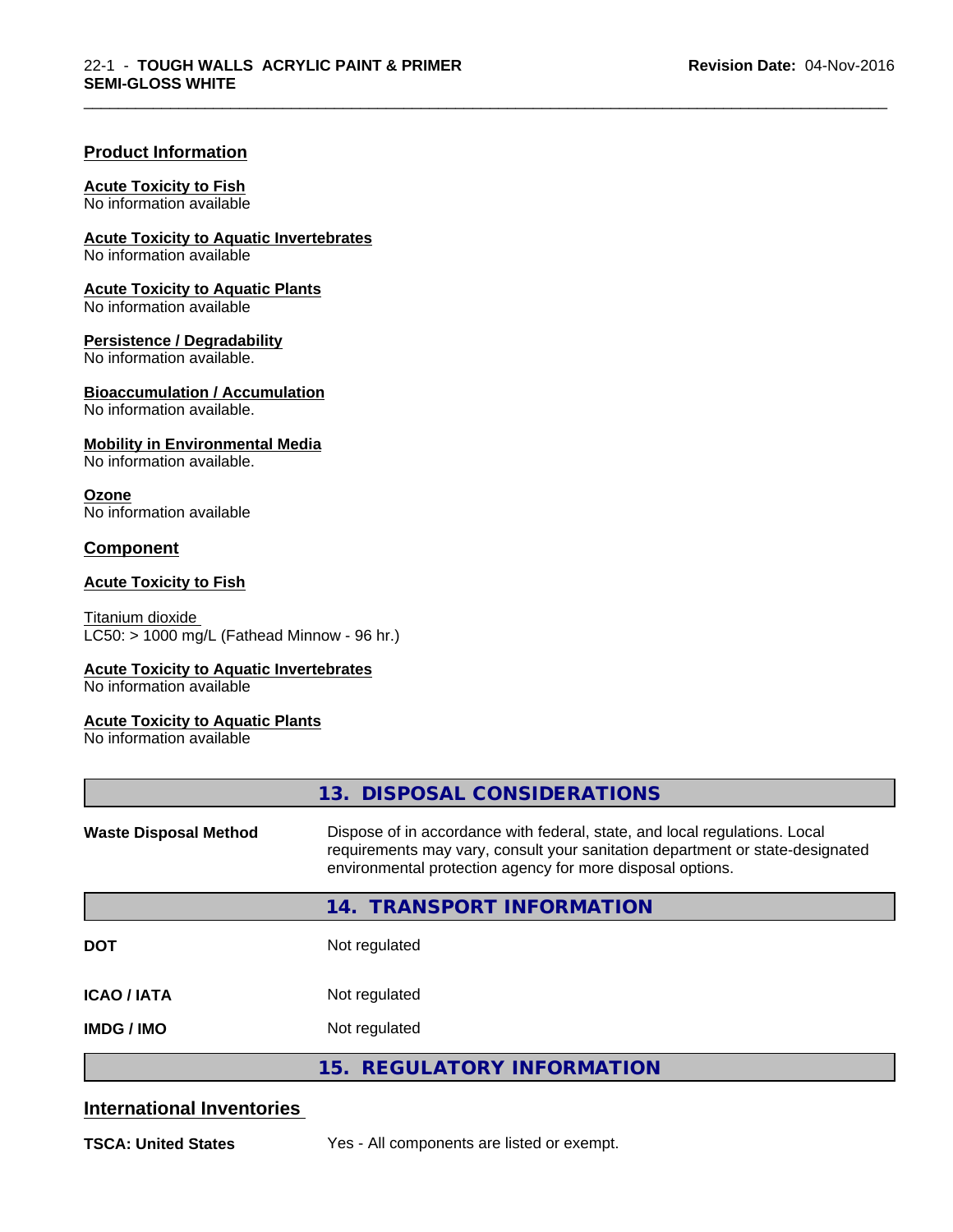**DSL: Canada** Yes - All components are listed or exempt.

\_\_\_\_\_\_\_\_\_\_\_\_\_\_\_\_\_\_\_\_\_\_\_\_\_\_\_\_\_\_\_\_\_\_\_\_\_\_\_\_\_\_\_\_\_\_\_\_\_\_\_\_\_\_\_\_\_\_\_\_\_\_\_\_\_\_\_\_\_\_\_\_\_\_\_\_\_\_\_\_\_\_\_\_\_\_\_\_\_\_\_\_\_

# **Federal Regulations**

| SARA 311/312 hazardous categorization |    |  |
|---------------------------------------|----|--|
| Acute Health Hazard                   | Nο |  |
| Chronic Health Hazard                 | Nο |  |
| Fire Hazard                           | No |  |
| Sudden Release of Pressure Hazard     | No |  |
| Reactive Hazard                       | No |  |

#### **SARA 313**

Section 313 of Title III of the Superfund Amendments and Reauthorization Act of 1986 (SARA). This product contains a chemical or chemicals which are subject to the reporting requirements of the Act and Title 40 of the Code of Federal Regulations, Part 372:

*None*

#### **Clean Air Act,Section 112 Hazardous Air Pollutants (HAPs) (see 40 CFR 61)**

This product contains the following HAPs:

*None*

# **State Regulations**

#### **California Proposition 65**

This product may contain small amounts of materials known to the state of California to cause cancer or reproductive *harm.*

#### **State Right-to-Know**

| . .<br>Chemical<br><b>Name</b><br>.а | - -<br>ההמ<br>.eh. .ee <del>l</del> k<br>Ma<br>aunus <del>c</del> us | . .<br>Jersev<br>Nev : | <b>Insvivania</b> |
|--------------------------------------|----------------------------------------------------------------------|------------------------|-------------------|
| dioxide<br>l itanıum                 |                                                                      |                        |                   |
| .<br>Kaolir                          |                                                                      |                        |                   |

#### **Legend**

X - Listed

**16. OTHER INFORMATION**

**HMIS** - **Health:** 1 **Flammability:** 0 **Reactivity:** 0 **PPE:** -

#### **HMIS Legend** 0 - Minimal Hazard

- 
- 1 Slight Hazard 2 - Moderate Hazard
- 3 Serious Hazard
- 4 Severe Hazard
- \* Chronic Hazard

X - Consult your supervisor or S.O.P. for "Special" handling instructions.

*Note: The PPE rating has intentionally been left blank. Choose appropriate PPE that will protect employees from the hazards the material will present under the actual normal conditions of use.*

*Caution: HMISÒ ratings are based on a 0-4 rating scale, with 0 representing minimal hazards or risks, and 4 representing significant hazards or risks. Although HMISÒ ratings are not required on MSDSs under 29 CFR 1910.1200, the preparer, has chosen to provide them. HMISÒ ratings are to be used only in conjunction with a fully implemented HMISÒ program by workers who have received appropriate HMISÒ training. HMISÒ is a*